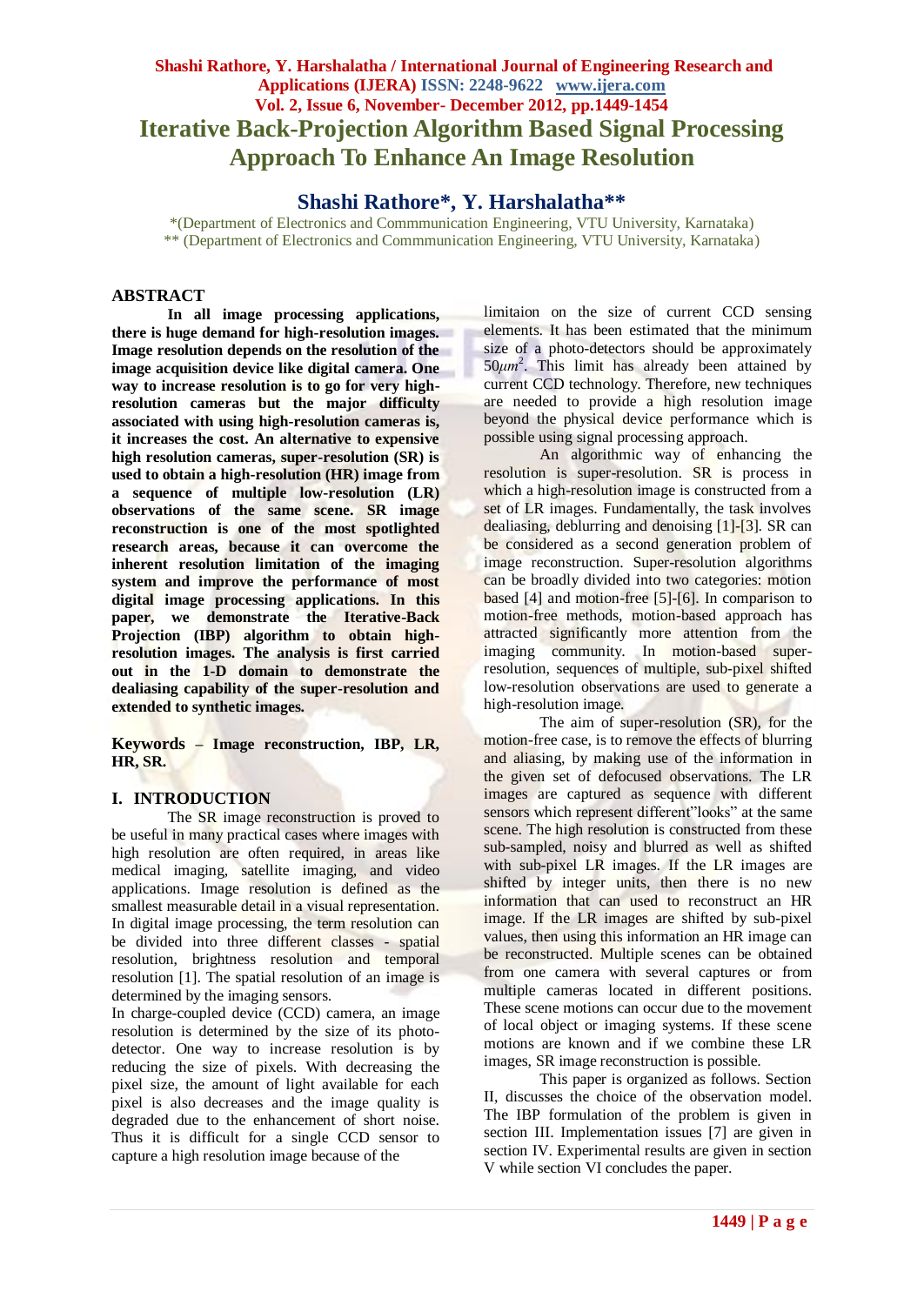### **II. OBSERVATION MODEL**

The In the process of recording a digital image, there is a natural loss of spatial resolution caused by the optical distortions, motion blur due to limited shutter speed, noise that occurs within the sensor or during transmission, and insufficient sensor density. Thus, the recorded image usually suffers from blur, noise, and aliasing effects. Therefore, the goal of SR techniques is to restore an HR image from noisy, blurred and aliased LR images. The first step in analyzing the problem is to formulate a suitable observation model that relates the original HR image to the LR observations. The relation between a lexicographically ordered LR observation and the original HR image can be expressed as

 $y_r = DH_r W_r \underline{x} + n_r,$  $1 \leq r \leq m$  (1) Where,

 $\underline{x}$  = Original HR image of size  $(N_1 \times N_2)$  recorded in a vector of size  $(N_1 N_2 \times 1)$ ,

 $y_r = r^{th}$ LR observation of size  $(M_1 \times M_2)$  recorded in a vector of size  $(M_1 M_2 \times 1)$ 

 $D =$  Down-sampling matrix  $(M_2M_1 \times N_1N_2)$ ,

 $H_r$  Camera defocus blur matrix for the  $r^{th}$  frame of dimension  $(N_1 N_2 \times N_1 N_2)$ ,

 $W_r$  = Geometric warping matrix for the  $r^{th}$  frame of dimension  $(N_1N_2 \times N_1N_2)$ ,

 $n_r$  = Noise in the  $r^{th}$  frame which is assumed to be Gaussian,

 $m =$  Number of LR observations.

The motion that occurs during the image acquisition is represented by the warp matrix  $W_r$ . It may contain translation and rotation. Since this information is generally unknown, therefore it is necessary to estimate the scene motion for each frame with reference to one particular frame. Blurring may be caused by an optical system and relative motion between the imaginary system and original scene, and the point spread function (PSF) of the LR sensor. It can be modulated as linear space invariant (LSI) or linear space variant (LSV), and represented by the matrix  $H_r$ .

In the SR image reconstruction, the finiteness of dimension in LR sensors is an important factor of blur and the characteristics of the blur are assumed to be known. The sub-sampling matrix D generates aliased LR images from the warped and blurred HR image. The observation model that we have discussed here is for an image and it also can be suitably changed for 1D case.

#### **III. ITERATIVE BACK-PROJECTION (IBP) FORMULATION**

In this algorithm, the HR image is estimated by back projecting the difference between simulated LR images and the observed LR images.

Starting with an initial estimate for the HR image, the back-projection process is repeated iteratively for each incoming LR image.

Eq. (1) can be expressed in matrix-vector form as

$$
\begin{pmatrix} y_1 \\ y_2 \\ \vdots \\ y_m \end{pmatrix} = \begin{pmatrix} DH_1 W_1 \\ DH_2 W_2 \\ \vdots \\ DH_m W_m \end{pmatrix} \underline{x} + \begin{pmatrix} n_1 \\ n_2 \\ \vdots \\ n_m \end{pmatrix} \leftrightarrow \underline{x}_L = A \underline{x}_H + \underline{e} \quad (2)
$$

For practical reasons, it is assumed the noise is uncorrelated and has uniform variance. In this case, the maximum likelihood solution is found by minimizing the function  $E(\chi_H)$ , which can be expressed as

$$
E(\underline{x}_H) = \frac{1}{2} \left\| \underline{x}_L - A(\underline{x}_H) \right\|^2 \tag{3}
$$

Taking the derivation of E with respect to  $x_H$  and setting the gradient to zero:

$$
\nabla E = 0 \rightarrow A^T (A \underline{x}_H - \underline{x}_L) = 0
$$
  
\n
$$
\Leftrightarrow \sum_{r=1}^m W_r^T H_r^T D^T (DH_r W_r \underline{x}_H - \underline{x}_L^r)
$$
  
\n
$$
= 0
$$
\n(4)

Where the matrix  $A^T A$  operates on the vectors  $x_H$ and matrix  $A^T$  operates on the  $x_L$ . For the simplest implementation of the eq. (4) IBP algorithm is used. For the  $r^{th}$  LR image, the basic update equation can be written as:

$$
\underline{x}_{H}(m+1) = \underline{x}_{H}(m) + \sum_{r=1}^{m} W_{r}^{T} H_{r}^{T} D^{T}
$$

$$
(\underline{x}_{L}^{T} - DH_{r} W_{r} \underline{x}_{H}(m))
$$
(5)

Where  $x_H(m)$  is a initial estimate and m represents the number of iterations. The matrices  $W_r$ ,  $H_r$  and *D* model the image formulation process and their implementation is simply the image warping, blurring and sub-sampling respectively. The transpose matrices are also implemented as follows.  $D<sup>T</sup>$  is implemented by up- sampling the image without interpolation. For a convolution blur  $H_r^T$  is implemented by convolution with the flipped blur kernel. For space-variant blur  $H_r^T$  is implemented by forward projection of the values, using the weights of the original blur kernel.  $W_r^T$  is implemented by backward warping of the motion. A small residual error suggests that the scene estimate is an accurate one; whereas a significant residual error indicates that the estimate is poor therefore the error information can be used to improve the scene estimate. By a process called back-projection the error residual is used to form an updated estimate of the scene which is a better approximation of the original. The approximation is better in the sense that the result of the simulated imaging process using the updated estimate has reduced residual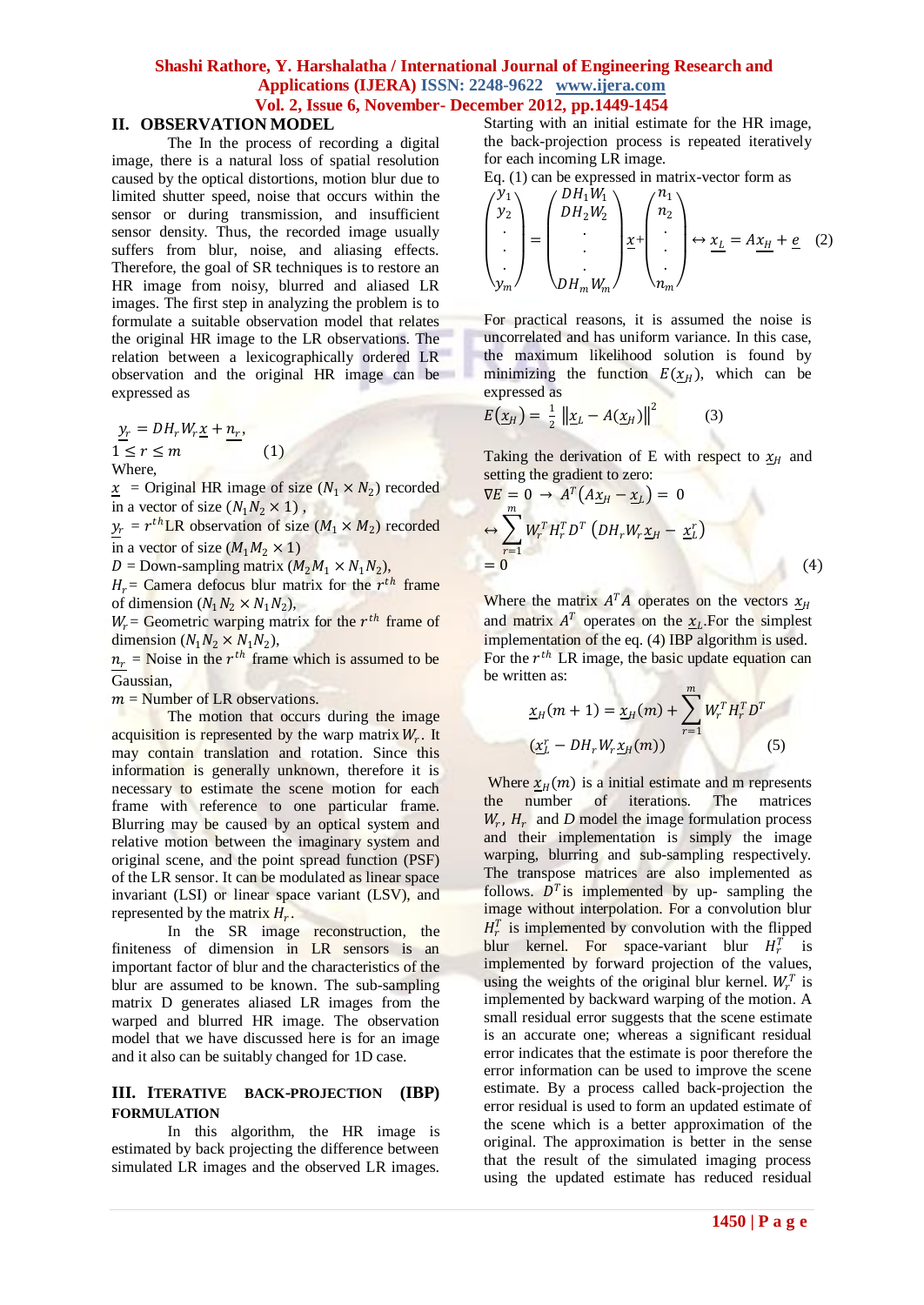error as compared with the earlier estimate. This process is iterative and reduces the simulation residual error to a minimum. The iterative process thus comprises two steps: simulation of the observed images, and back-projection of the error to correct the estimate of the original scene.

## **IV. IMPLEMENTATION ISSUES**

#### **4.1 Warping**

The warping operation is typically performed using bilinear interpolation. Each pixel value in the warped image is calculated from its four neighboring pixels using the interpolation coefficients. Assuming a  $2 \times 2$  pixel image

$$
a = \begin{bmatrix} a_1 & a_2 \\ a_3 & a_4 \end{bmatrix} \tag{6}
$$

which must be warped by sub-pixel shifts  $\delta_x$  and  $\delta_y$ in the  $x$  and  $y$  directions respectively. The values of the pixels corresponding to the warped image is

$$
b = \begin{bmatrix} b_1 & b_2 \\ b_3 & b_4 \end{bmatrix} \tag{7}
$$

Where,

$$
b_1 = (1 - \delta_x)(1 - \delta_y) a_1 + \delta_y (1 - \delta_x) a_2 + \delta_x (1 - \delta_y) a_3 + \delta_x \delta_y a_4,
$$
  
\n
$$
b_2 = (1 - \delta_x)(1 - \delta_y) a_2 + \delta_x (1 - \delta_y) a_4,
$$
  
\n
$$
b_3 = (1 - \delta_x)(1 - \delta_y) a_1 + \delta_y (1 - \delta_x) a_4,
$$
  
\n
$$
b_4 = (1 - \delta_x)(1 - \delta_y) a_4
$$

The warping operation can be expressed as  $b=Wa$ 

Where,

$$
W = \begin{bmatrix} W_A & W_B & W_C & W_D \\ 0 & W_A & 0 & W_C \\ 0 & 0 & W_A & W_B \\ 0 & 0 & 0 & W_A \end{bmatrix}
$$
 (8)

Here,

 $W_A = (1 - \delta_x)(1 - \delta_y), \qquad W_B = \delta_y(1 - \delta_x),$  $W_{\mathcal{C}}=\delta_{x}(1-\delta_{y})$ , and  $W_{\mathcal{D}}=\delta_{x}\delta_{y}$ 

The transpose operation can be expressed as

 $a = W^T b$ 

Where,

$$
W^{T} = \begin{bmatrix} W_{A} & 0 & 0 & W_{D} \\ W_{B} & W_{A} & 0 & W_{C} \\ W_{C} & 0 & W_{A} & W_{B} \\ W_{D} & W_{C} & W_{B} & W_{A} \end{bmatrix}
$$
(9)

The matrix  $W<sup>T</sup>$  spreads the intensity of a pixel proportional to the interpolation coefficients. Note that *W* and  $W<sup>T</sup>$  are not inverse of each other.

#### **4.2 Blurring**

The convolution operation is performed using linear convolution. Assume a vector of size  $1 \times 4$ ,  $a = [a_1 \ a_2 \ a_3 \ a_4]$  and the blur kernel  $h = [h_0 \quad h_1 \quad h_2]$ . Then, convolution of a by h can be written as

$$
[c] = [a_1 \ a_2 \ a_3 \ a_4] * [h_0 \ h_1 \ h_2] \qquad (10)
$$
  
=  $[a_1h_0, a_2h_0 + a_1h_1, a_3h_0 + a_2h_1 + a_1h_2,$   
 $a_4h_0 + a_3h_1 + a_2h_2, a_4h_1 + a_3h_2, a_4h_2]$ 

For length of convolved vector as the  $a$ , this can be written as

 $[c] = [a_2h_0 + a_1h_1, a_3h_0 + a_2h_1 + a_1h_2, a_4h_0 +$  $a_3h_1 + a_2h_2$ ,  $a_4h_1 + a_3h_2$ 

The blurring operation can be expressed as  $c = Ha$ , Where,

$$
H = \begin{bmatrix} h_1 & h_0 & 0 & 0 \\ h_2 & h_1 & h_0 & 0 \\ 0 & h_2 & h_1 & h_0 \\ 0 & 0 & h_2 & h_1 \end{bmatrix}
$$

If instead of  $h$ , convolve  $a$  with a flipped version of h, then

 $[c] = [a_2h_2 + a_1h_1, a_3h_2 + a_2h_1 + a_1h_0,$  $a_4h_2 + a_3h_1 + a_2h_0$ ,  $a_4h_1 + a_3h_0$ In matrix-vector form  $c = H_{flip} a$ Where,

$$
H_{flip} = \begin{bmatrix} h_1 & h_2 & 0 & 0 \\ h_0 & h_1 & h_2 & 0 \\ 0 & h_0 & h_1 & h_2 \\ 0 & 0 & h_0 & h_1 \end{bmatrix}
$$

Note that  $H_{flip}$  is the same as  $H^T$ , i.e., the operation  $H<sup>T</sup>$ a is the convolution of the vector with flipped version of *h*.

4.3 Down-sampling

Consider a small image of size  $4 \times 4$  pixels value  $a_1$   $a_2$   $a_3$   $a_4$ 

$$
a = \begin{bmatrix} a_5 & a_6 & a_7 & a_8 \\ a_9 & a_{10} & a_{11} & a_{12} \\ a_9 & a_{10} & a_{11} & a_{12} \end{bmatrix}
$$
 (11)

 $[a_{13} \ a_{14} \ a_{15} \ a_{16}]$ After down-sampling by a factor of 2,

$$
b = \begin{bmatrix} b_1 & b_2 \\ b_3 & b_4 \end{bmatrix}
$$
  
Where,  

$$
b_1 = \frac{a_1 + a_2 + a_5 + a_6}{4},
$$

$$
b_2 = \frac{a_3 + a_4 + a_7 + a_8}{4},
$$

$$
b_3 = \frac{(a_9 + a_{10} + a_{13} + a_{14})}{4},
$$

$$
b_4 = \frac{a_{11} + a_{12} + a_{15} + a_{16}}{4}
$$
 (12)

The transpose operation yields the expanded image as

$$
b^T = \frac{1}{4} \begin{bmatrix} b_1 & b_1 & b_2 & b_2 \\ b_1 & b_1 & b_2 & b_2 \\ b_3 & b_3 & b_4 & b_4 \\ b_3 & b_3 & b_4 & b_4 \end{bmatrix}
$$
 (13)

The matrix  $b^T$  spreads the intensity value in a lower dimension to a higher dimension. Note that *b* and  $b^T$  are not inverse of each other.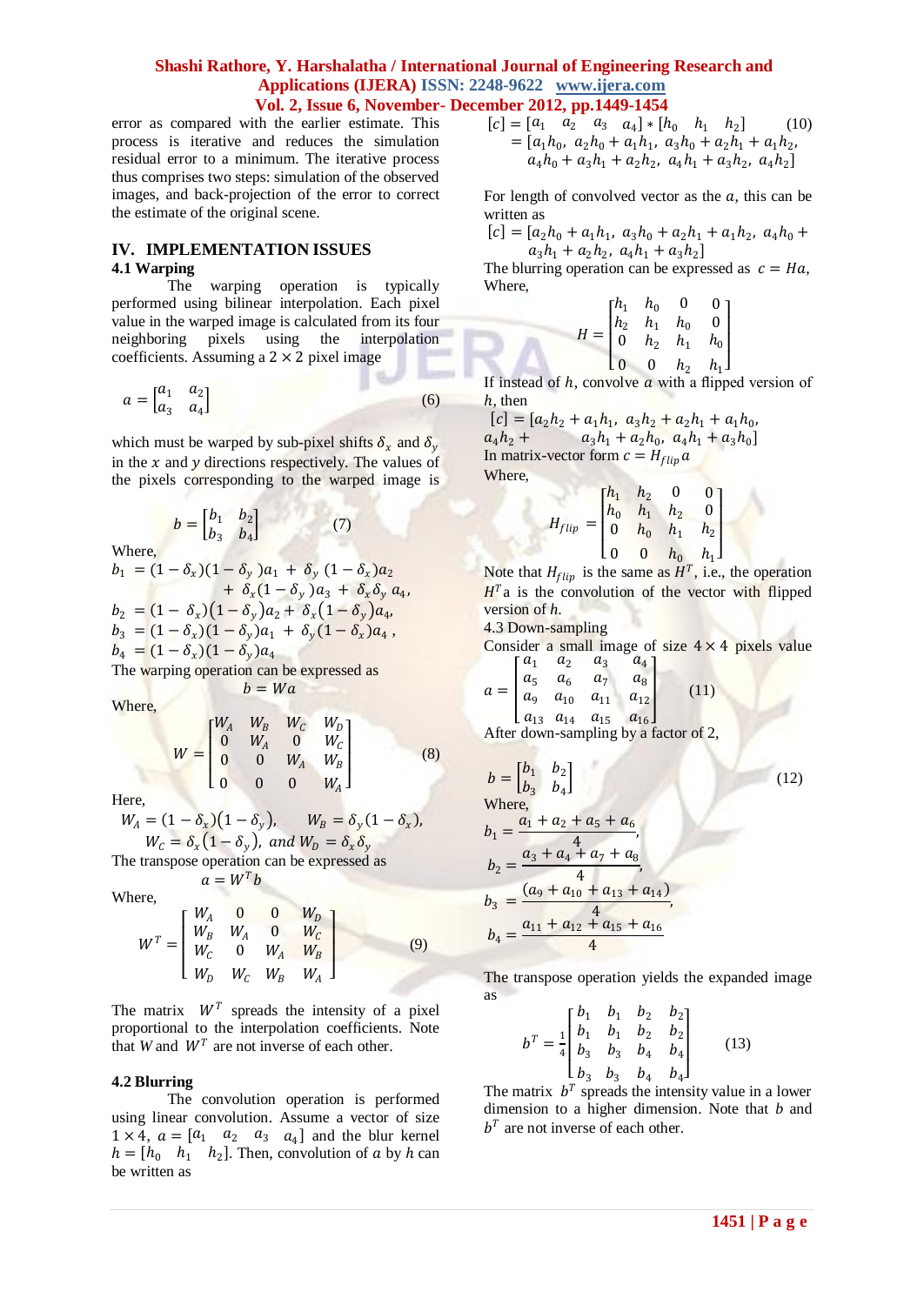#### **V. EXPERIMENTAL RESULTS**

In the experiments, IBP algorithm was tested on both 1D and 2D signals respectively. In experiment, Mean Square Error (MSE) is calculated, which can be expressed as

$$
MSE = \frac{1}{N_1 N_2} ||X - \hat{X}||^2
$$
 (14)

Where,

 $X$  : Original image,<br> $\widehat{X}$  : Super-resolved

: Super-resolved image and

 $N_1N_2$ : Number of rows and columns in the image

In the first experiment, a sine wave (Fig. 1(a)) with  $f_m = 400Hz$  is considered. It is sampled by  $f_s = 1000 Hz$ . Four LR observations are generated from a good quality sine wave of size  $1 \times 2500$  by warping to the sub pixel shift parameters  $(0.1)$ ,  $(0.25)$ ,  $(0.5)$  and  $(0.6)$ . Each of the LR observations is blurred by Gaussian blur of standard deviation (0.000005) and down-sampled by a factor of 2. Gaussian noise of variance (0.000005) is then added. In this experiment, we observed that aliasing is taken place in LR signal as shown in Fig. 1(b). Using interpolation, it is not possible to get back original signal as shown in Fig. 1(c). Therefore, interpolation methods are not considered as SR. Using IBP technique with low blur (0.000005) and low noise  $(0.000005)$ , it is possible to get signal same as original signal. The reconstructed results of the super-resolution algorithm are shown in Fig.  $1(d)$ .

Next, to verify the algorithm, increase/decrease the value of both standard deviation and variance for blur, noise respectively. Results of sine wave with low blur and low noise (ideal case) is shown in Fig.  $2(a)$  and Fig.  $2(b)$ . With increase in noise (0.33), noisy samples have appeared and the decreasing MSE has increased as shown in Fig.  $2(c)$  and Fig.  $2(d)$ . With increasing the blur (0.5), blurred samples at frequency 100, 900 are not completely suppressed and MSE is increased as shown in Fig. 2(e) and Fig. 2(f).

In the next experiment, "Lena" image (Fig. 3(a)) is considered of dimension  $132 \times 132$  pixels from which four low-resolution observations are generated by warping, blurring and down-sampling. Sub-pixel shifts (0*,* 0), (0*,* 1), (1*,* 0), and (1*,* 1) are used. One such LR observation and bilinear interpolation output are shown are Fig. 3(b) and Fig. 3(c). The reconstructed results of the superresolution algorithm are shown in Fig. 3(d) which is close to the original image.

Results of 'Lena' image with low blur and low noise (ideal case) is shown in Fig. 4(a). An image with high noise (0.15), low blur (0.000005) and low noise (0.000005), high blur (0.5) are shown in Fig. 4(b) and Fig. 4(c). The mean squared error (MSE) per pixel between the original and the reconstructed image is also given for comparison. With increase in noise and blur, the quality of an image is decreased as compared to the original image.





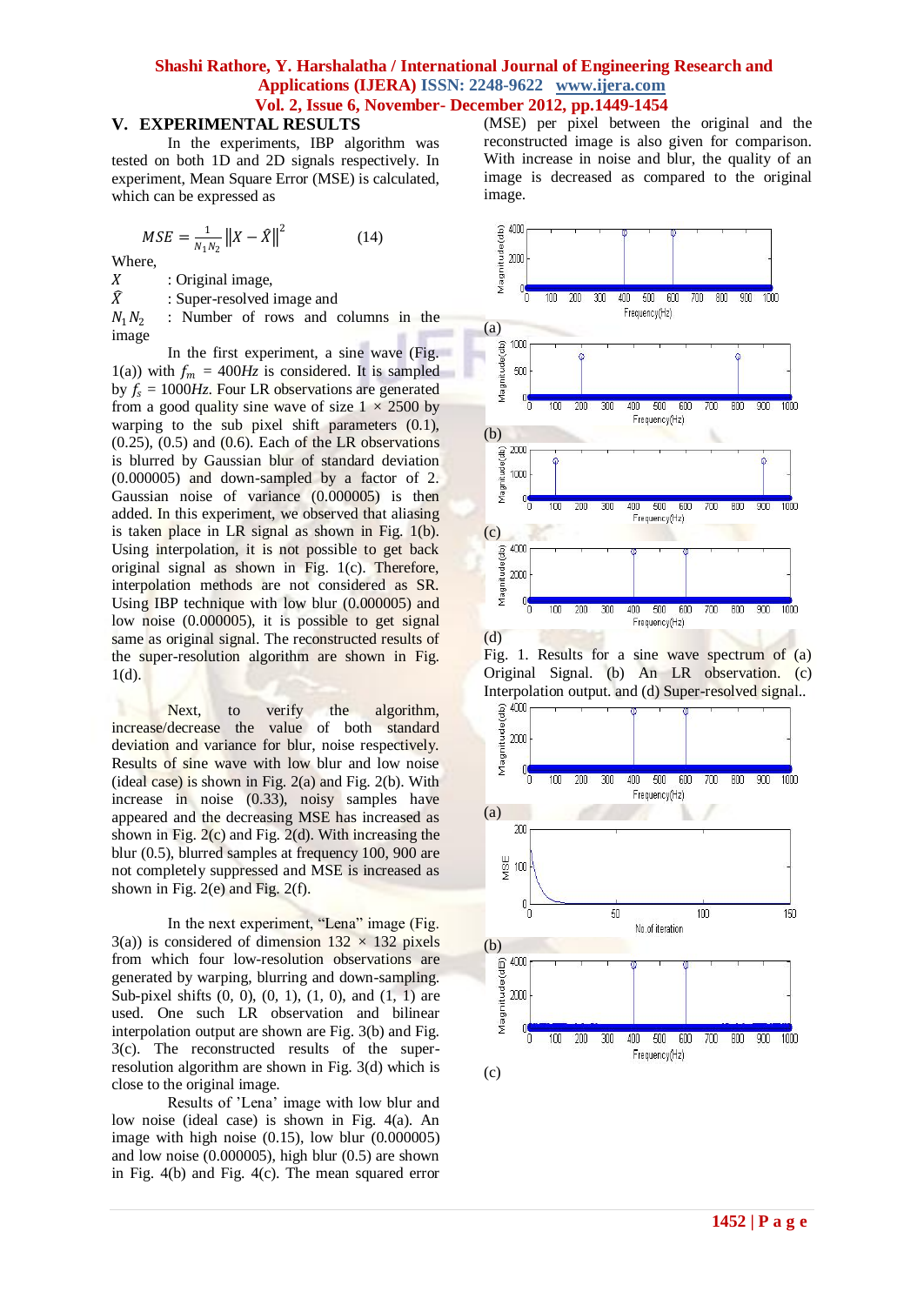

Fig. 2. I. Results for a sine wave spectrum of (a) Super-resolved signal with low blur and low noise (Ideal case). (c) Super-resolved signal with low blur and high noise. (e) Super-resolved signal with high blur and low noise.

II. Results for a MSE plot of (b) MSE with low blur and low noise (Ideal case). (d) MSE with low blur and high noise. and (f) MSE with high blur and low noise.







 (c) (d) Fig. 3. Results for an image. (a) Original image. (b) An LR observation. (c) Initial estimate. (d) Superresolved image.

## **ACKNOWLEDGEMENTS**

The authors would like to thanks the anonymous reviewers for their constructive and useful comments, which helped in improving the presentation of the our work.





Fig. 4. Results for an image. (a) An image with low blur and low noise (Ideal case). (b) An image with low blur and high noise and (c) An image with high blur and low noise.

#### **VI. CONCLUSION**

The IBP algorithm has been demonstrated in this paper to enhance an image resolution. Algorithm uses the information available from multiple observations to obtain high quality image. An analysis is carried out in the 1D and 2D domain and it is observed that the resolution of image has increased after performing super-resolution on the LR observations. The performance of the IBP algorithm is good in case of low blur and low noise but it is highly sensitive to noise and blur. In IBP algorithm, an improvement can be obtained under noisy conditions by regularization.

#### **REFERENCES**

- [1] S. Choudhri, *Super-resolution imaging*  (Kluwer Academic, USA, 2001).
- [2] S.C. Park, M.K. Park and M.G. Kang, "Super-resolution image reconstruction: A